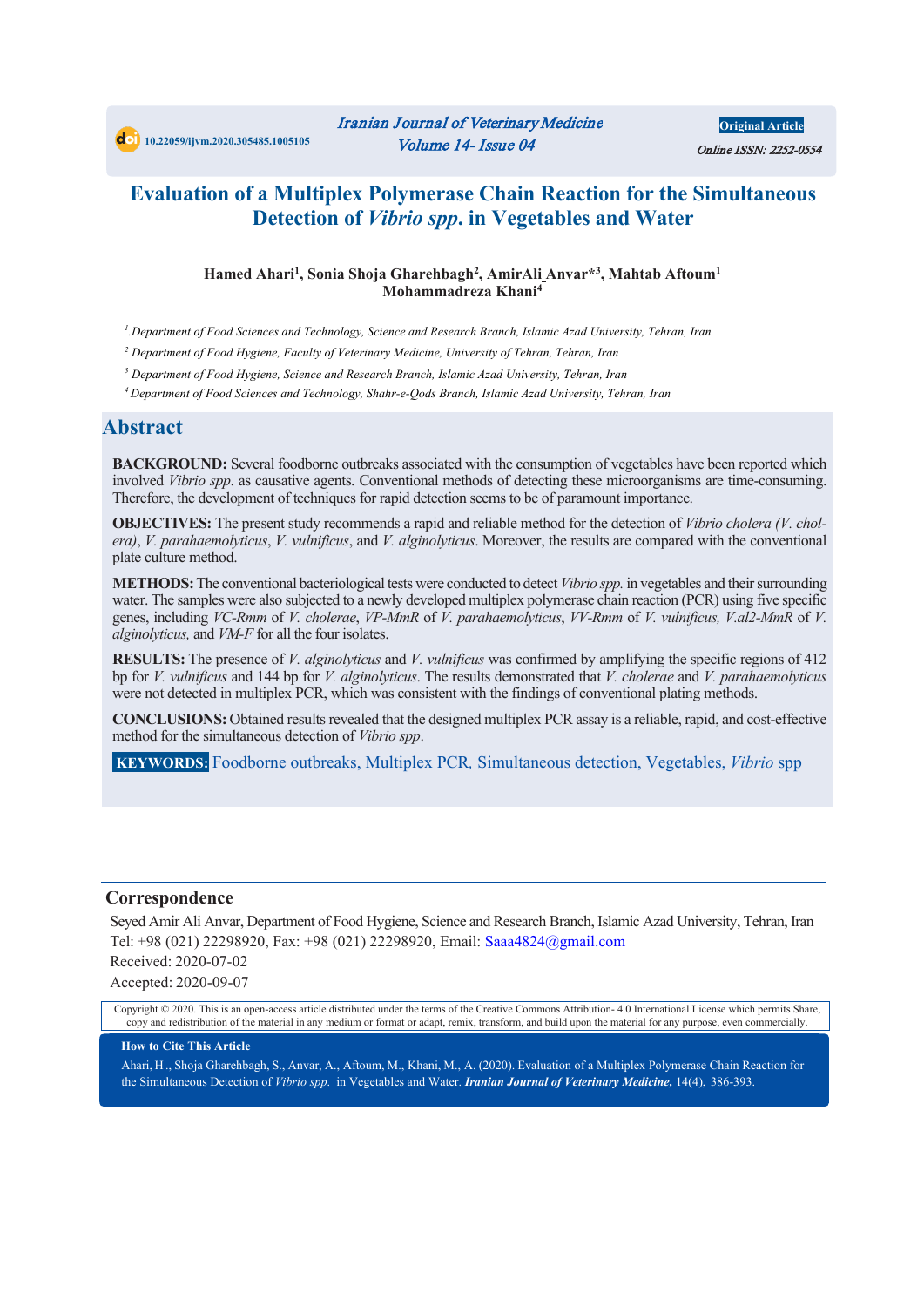### **Introduction**

Due to the increasing tendency toward healthy lifestyles in recent decades, there has been a growing demand for fresh products (Amao, 2018; Elgueta *et al.*, 2019). Vegetables are known to play an essential role in a healthy diet. Vegetables are usually eaten raw and undergo no process, such as cooking or peeling. As a result, they are likely to act as the vehicles of human pathogens (Chen *et al.*, 2019; Balali *et al.*, 2020). In some countries, vegetables are irrigated using wastewater leading to the possibility of being contaminated with enteric pathogenic microorganisms (Steele and Odumeru, 2004; Uyttendaele *et al.*, 2015; Gudda *et al.*, 2020). In recent years, there have been reports of foodborne outbreaks associated with the consumption of vegetables (de Oliveira Elias *et al.*, 2018). *Vibrio* spp. are among the pathogens which have been noted in raw vegetables (Igbinosa and Odjadjare, 2019).

The most commonly used method for the analysis of *Vibrio* spp. is a two-step protocol consisting of selective enrichment with Alkaline Peptone Water (APW) medium and then culturing on thiosulfate citrate bile salts (TCBS) agar. The main drawbacks of this conventional method are being labor-intensive and time-consuming (Tunung *et al.*, 2011; Anupama *et al.*, 2019). The sensitivity of the conventional method is low and the detection of the bacteria, when sample concentration is not adequate, is sometimes difficult. Therefore, methods based on polymerase chain reaction (PCR) are suggested to be an effective alternative for the identification of these organisms (di Pinto *et al.*, 2005; Tao *et al.*, 2020).

Several PCR-based methods have been used for identifying *Vibrio* spp. in recent years, one of which is the multiplex PCR method (Tsai *et al.*, 2019). Multiplex PCR method has been previously reported as a useful and cost-effective tool for the detection of *Vibrio* species (Awasthi *et al.*, 2019; Han *et al.*, 2019). The objective of this study was to establish a multiplex PCR method to identify *V. cholerae*, *V. parahaemolyticus*, *V. vulnificus*, and *V. alginolyticus*. Furthermore, we compared the results of the latter technique with the conventional plate culturing method.

# **Materials and Methods**

#### **Sample Collection**

The samples used in this study consisted of five groups of green vegetables, namely group A: spinach and onion, group B: cress and radish, group C: tarragon and basil, group D: mint and dill, group E: parsley and coriander, and their surrounding water. The vegetables were collected from the southern parts of Tehran and Varamin, Iran, and were transferred to the laboratory.

#### **Detection of** *Vibrio spp.* **and other Bacteria in the Water Surrounding the Vegetables**

In order to detect bacteria in the surrounding water of vegetables, two methods of membrane filtration and the most probable number (MPN) were applied.

#### **Membrane Filtration Method**

A volume of 1 L of the sample water was filtered onto 0.45 μm filter paper. The filter paper was then put in APW enrichment broth and was incubated at 35°C for 6-8 h. Following incubation, 250 mL of the sample was filtered onto a 0.45 μm cellulose acetate membrane filter which was later placed on MacConkey agar and CHROMagar vibrio plates and was incubated at 37°C for 24 h.

#### **MPN Method**

A three- tube MPN procedure was used. The sample was decimally diluted from 1/10 to 1/1000 utilizing sterilized saline and 1 mL of each dilution for 9 mL of culture broth medium in plastic tubes as triplicates for each dilution. Afterwards, the nine tubes were incubated at 35°C for 24 h. An MPN estimate was performed using standard MPN tables.

#### **Detection of** *Vibrio spp.* **and Other Bacteria in Vegetables by Plate Culture**

The samples were divided into portions of 10 g and were placed in separate stomacher bags.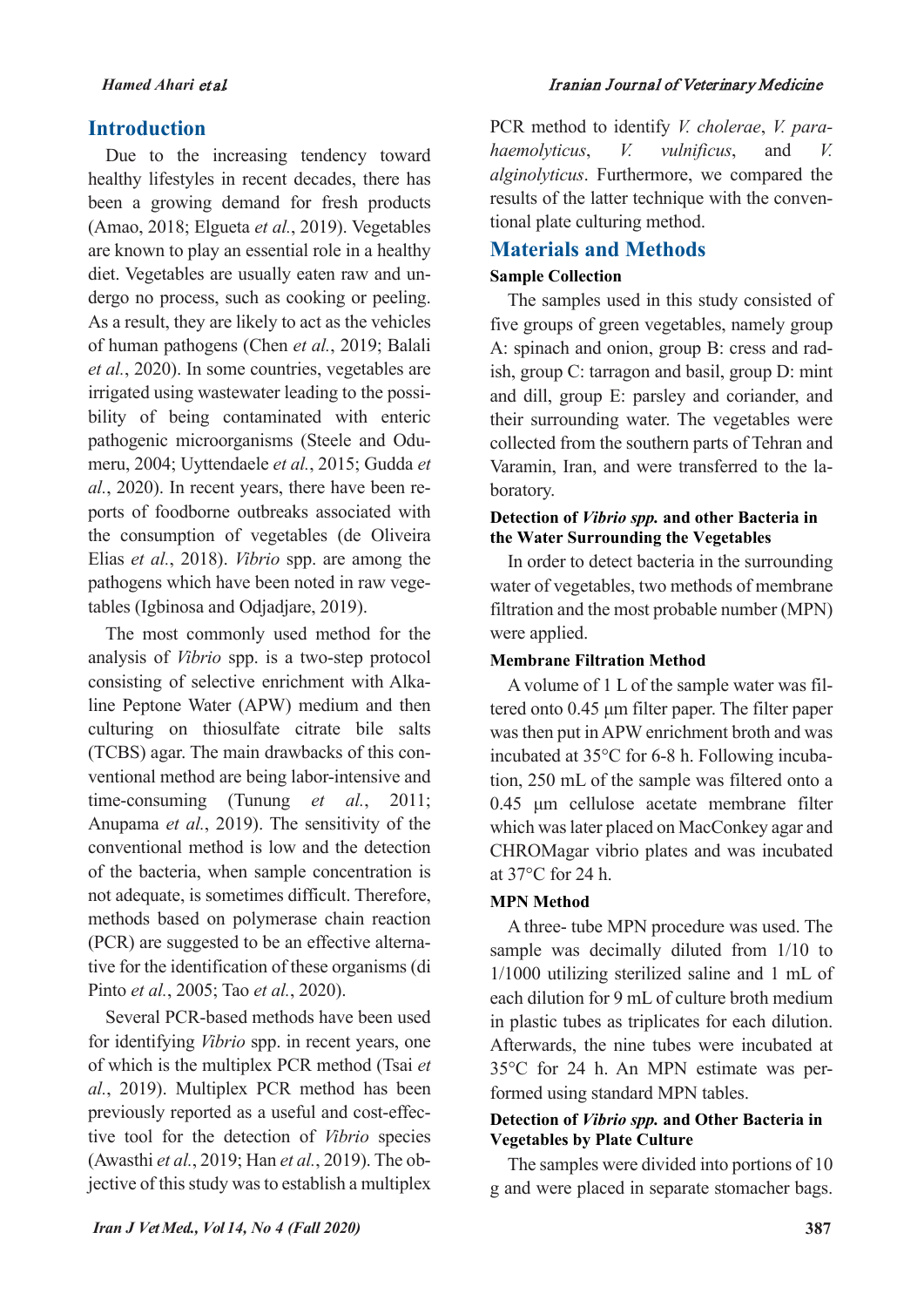A volume of 90 mL of APW enrichment broth was added to each sample, mixed for 1 min in a stomacher, and the samples were incubated at 35°C for 5-8 h. Following decimal serial dilution in sterilized peptone water, 1 mL of diluted samples was pour plated in TCBS agar and incubated at 35°C for 18-24 h. Because TCBS is not a highly selective media for *V. vulnifus*, CHROMagar vibrio plates were used as well with the same procedure as TCBS plates. Mannitol salt agar and cetrimide agar were applied to detect *Staphylococcus spp.* and *Pseudomonas spp.*, respectively.

#### **Detection of** *Vibrio spp.* **and Other Bacteria in Vegetables by Multiplex PCR**

Genomic DNA was extracted using CinnaGen genomic DNA extraction kit following the procedure provided by the company. The used oligonucleotide primer sets, melting temperatures  $(T_m)$ , and the size of amplicons used in this study are listed in Table 1. Multiplex PCR was optimized in a 25 μL reaction mixture consisting of 3 μL of DNA template, 3 μL of 10 μM forward primer, 3 μL of 10 μM reverse primer, 12.5 μL of PCR Master Mix, and 3.5 μL of nuclease-free water. A three-step PCR amplification process was carried out in a DNA thermal cycler. Multiplex PCR conditions were optimized using the following temperature-cycling parameters: initial denaturation at 94°C for 180 min followed by 30 cycles of amplification with denaturation at 94°C for 30 sec, primer annealing at 60°C for 30 sec, and primer extension at 72°C for 1 min. Following the amplification cycles, samples were subjected to 72°C for 420 min for the final extension of incompletely synthesized DNA. Next, the PCR products were analyzed using agarose gel electrophoresis 2% (w/v). Agarose gel was stained by erythrogel. Electrophoresis was performed using 1x TBE buffer. All products were visualized and documented with a gel documentation and analysis system.

# **Results**

#### **Detection of Bacteria in Vegetables and Water by Culture**

The plates were examined following 24 h incubation. Shiny yellow colonies of 2-3 mm on TCBS were initially considered as *V. cholorae* and *V. alginolyticus.* The salt tolerance of the isolates was tested to differentiate *V. cholorae* and *V. alginolyticus* as they can grow in 0% and 6%-10% of NaCl, respectively. Green or bluegreen colonies on TCBS were considered as *V. vulnificus*. The results of cultures for different specimens are summarized in Table 2. *Vibrio spp.* and *Staphylococcus aureus* were present in all the tested vegetables but not in the surrounding water. *Escherichia coli*, *Pseudomonas aeruginosa*, and *Streptococcus faecalis* were not detected in any of the samples.

#### **Multiplex PCR Results**

<span id="page-2-0"></span>Representative multiplex PCR gel is shown in [Figure 1.](#page-2-0) The presence of *V. alginolyticus* and *V. vulnificus* was confirmed by amplifying the specific regions of 412 bp for *V. vulnificus* and 144 bp for *V. alginolyticus*. *V. cholerae* and *V. parahaemolyticus* were not detected in multiplex PCR. The annealing temperature, extension time, and primer concentrations used in this multiplex PCR assay were optimized.



**Figure 1**. Result of the multiplex PCR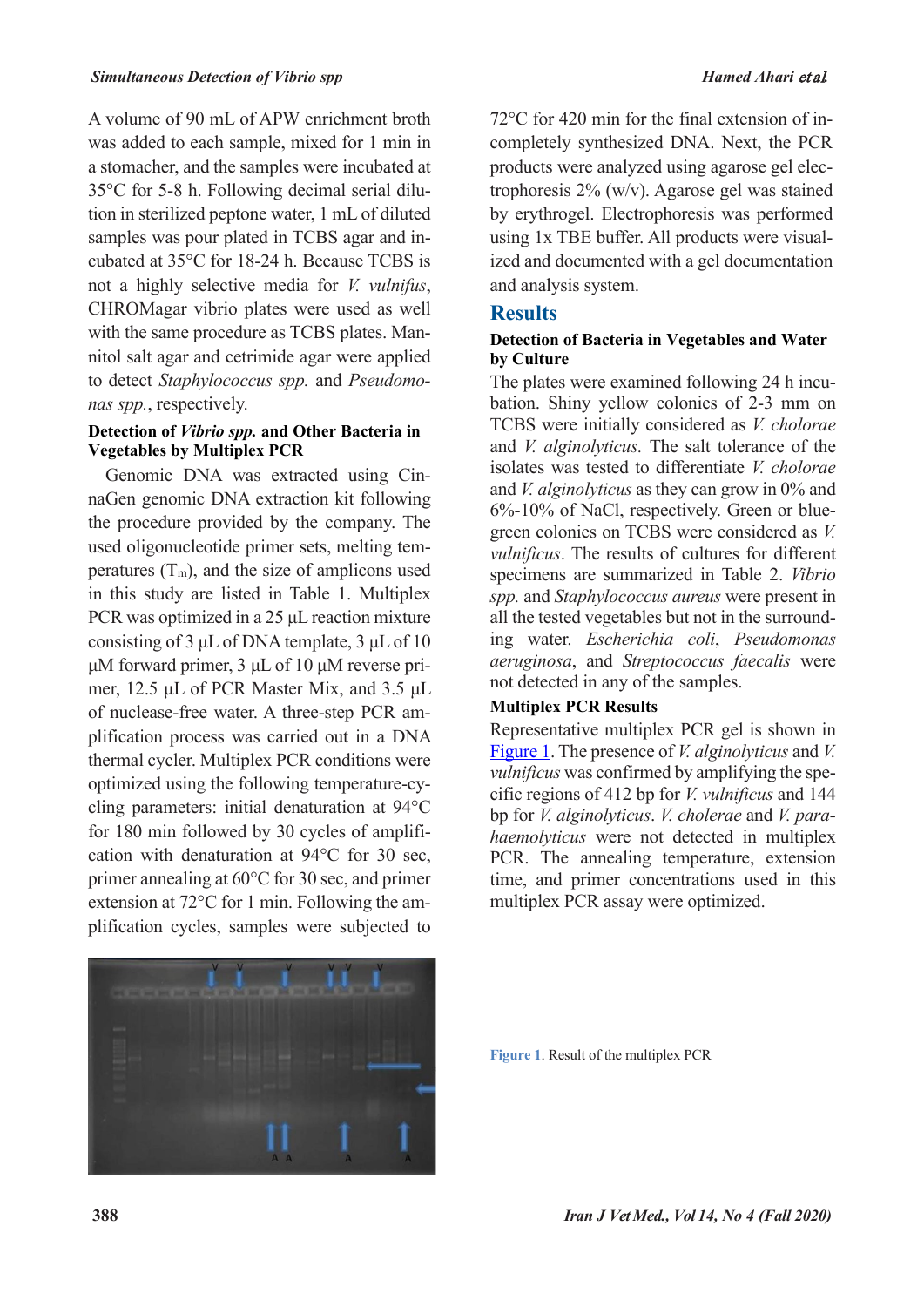# **Discussion**

Low-quality water is being used for agricultural purposes in some countries (Farhadkhani *et al.*, 2020). People who use food products irrigated by this water are exposed to potential foodborne hazards, one of which is *Vibrio spp.* as the most common bacteria in surface waters (Adeleye *et al.*, 2010)

*Vibrio spp.* can be transmitted to humans via ingesting raw, undercooked, or ready-to-eat products (Daniels and Shafaie, 2000; Beshiru *et al.*, 2020). *Vibrio spp.* have been recognized as a common cause of foodborne outbreaks in a wide range of Asian countries (Tunung *et al.*, 2011; Letchumanan, Chan, and Lee, 2014). Due to the fact that sewage water is being used for irrigating vegetables in Iran, people in this country are potentially exposed to cholera infections. In recent years, many outbreaks have been reported from Iran, especially during 2009-2014 (Asl *et al.*, no date; Marashi *et al.*, 2012).

In spite of the efforts by health officials to control cholera in Iran, the incidence is still high (Mousavi *et al.*, 2008). An effective way to prevent a cholera outbreak is to rapidly diagnose the infection. Conventional techniques used for this purpose are usually time-consuming and labor-intensive (Singh *et al.*, 2002). In recent years, PCR techniques have been used extensively in various studies to detect pathogenic bacteria, including *vibrio spp.* because they are more rapid and sensitive than conventional plate culturing methods (Bonnin-Jusserand *et al.*, 2019). We aimed to confirm the isolates detected by culturing methods using multiplex PCR. In the present study, five specific genes were used, namely *VC-Rmm* of *V. cholerae*, *VP-MmR* of *V. parahaemolyticus*, *VV-Rmm* of *V.vulnificus, V.al2-MmR* of *V.alginolyticus,* and *VM-F* for all the four isolates.

Hossain *et al.* (2013) developed a *groEL* gene-based multiplex PCR to detect *V. cholera*, *V. parahaemolyticus*, and *V. vulnificus* simultaneously. The latter authors revealed that the

multiplex PCR technique is highly cost-effective and useful for the detection of *Vibrio spp.* Alishahi *et al.* (2013) similarly concluded that multiplex PCR is a rapid, easy to use, reliable, and cost-effective tool to detect *V. cholera.*

Bej *et al.* (1999) developed a multiplex PCR assay for detecting total and virulent strains of *V. parahaemolyticus* utilizing *tl*, *tdh*, and *trh* genes. Their study indicated that multiplex PCR can be a highly successful method for detecting *V. parahaemolyticus* strains in shellfish. In addition, these authors observed that multiplex PCR was more reliable and more rapid, compared to the conventional methods. The advantage of the present study over the mentioned investigation is that we detected four species of *Vibrio* instead of one. Moreover, we showed that multiplex PCR can be considerably more reliable for detecting *Vibrio spp*., in comparison with the conventional methods because *V. vulnificus* was detected in more samples using multiplex PCR.

In another study, real-time PCR was used to detect the *tdh* gene of *V. parahaemolyticus* in oyster enrichments. It was concluded that realtime PCR was more reliable, less time-consuming, and less labor-intensive, in comparison to the streak plate/probe method. The superiority of the current study over the latter study is that qualitative multiplex PCR is less costly and easier to use than quantitative real-time PCR (Blackstone *et al.*, 2003).

Masini *et al.* (2007) studied the occurrence and pathogenicity of *Vibrio spp.* in Conero Riviera. They used TCBS by the membrane filter method and three target genes, namely *ctx*, *trh*, and *tdh* were detected by PCR. In the present study, water samples were subject to the membrane filter method and were cultured on TCBS medium. Afterwards, five target genes, including *VC-Rmm*, *VP-MmR*, *VV-Rmm, V.al2-MmR*, and *VM-F* were detected using PCR. Masini *et al.* reported that one isolate of *V. algynoliticus* and one isolate of *V. harveyi* possessed the *trh*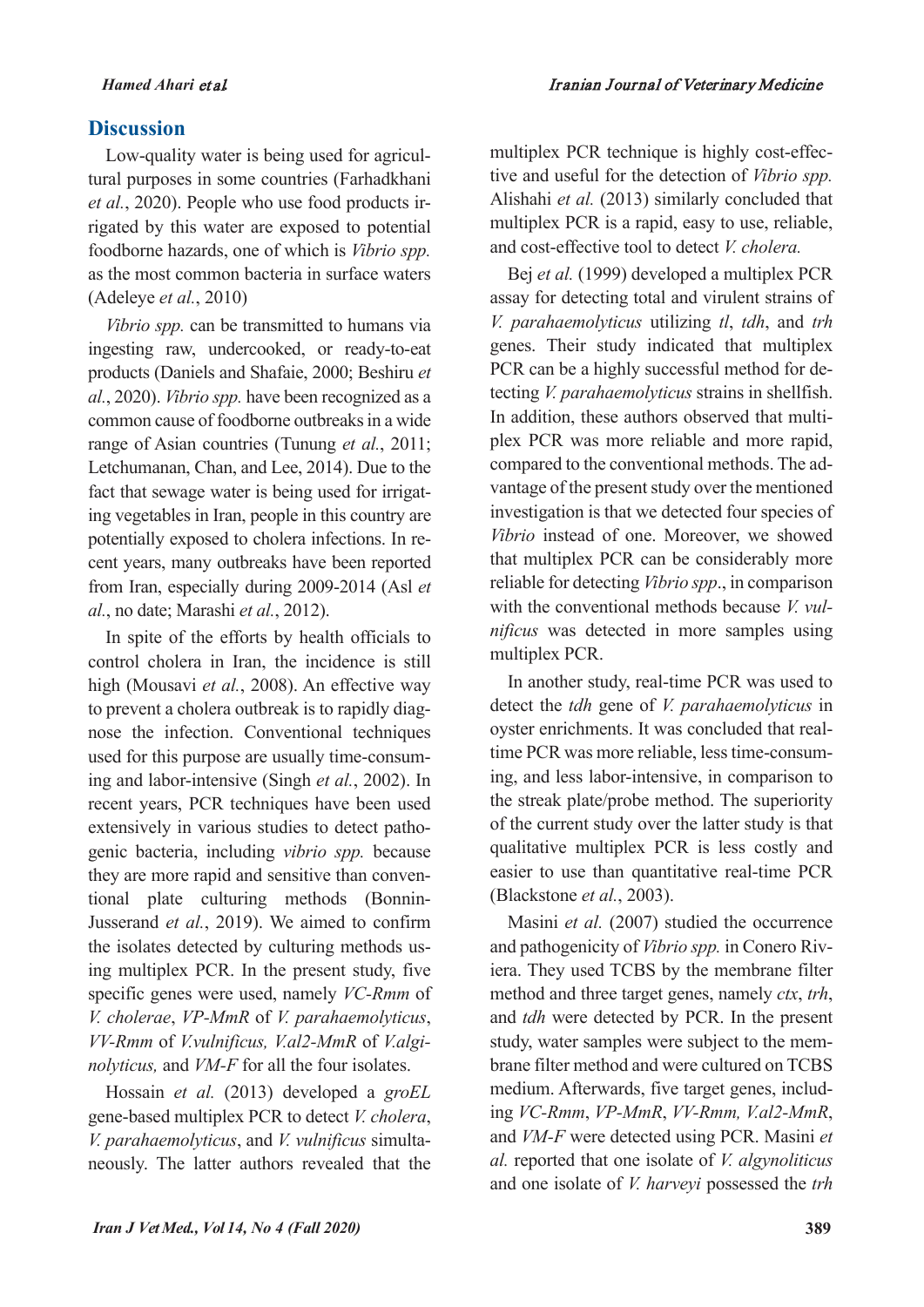gene. The other isolate of *V. harveyi* and one isolate of *V. parahaemolyticus* had the *ctx* gene. In our study, *V. vulnificus,* and *V. alginolyticus*  were detected to possess *VV-Rmm* and *V.al2- MmR* genes, respectively. In addition, they both had the *VM-F* gene. The results of the study performed by Masini *et al.* indicated the presence of potentially pathogenic *Vibrio spp.* in water, which is in agreement with the present study.

Neogi *et al.* (2010) targeted *toxR* for detecting *V. cholerae* and *V. parahaemolyticus*. Moreover, these authors targeted *vvhA* for the detection of *V. vulnificus.* In the current investigation, five target genes were used to detect four species indicating the good potential of our method.

# **References**

- Adeleye, I. A., Daniels, F. V and Enyinnia, V. A. (2010). Characterization and pathogenicity of Vibrio spp. contaminating seafoods in Lagos, Nigeria. *Int J Food Safety*, 12, pp. 1-9.
- Alishahi, A. *et al.* (2013). Facile and rapid detection of *Vibrio cholerae* by Multiplex PCR based on ompU, ctxA, and toxR Genes. *Jundishapur J Microbiol*, 6(10). [DOI:10.5812/jjm.7933]
- Amao, I. (2018). Health Benefits of Fruits and Vegetables: Review from Sub-Saharan Africa. *Veg Import Qual Veg Human Health*, 33-53. [DOI:10.5772/intechopen.74472]
- Anupama, K. P. *et al.* (2019). Comparative performance of TCBS and TSA for the enumeration of trh+ *Vibrio parahaemolyticus* by direct colony hybridization. *J Microbiol Methods*, 157, pp. 37-42. [DOI:10.1016/j.mimet.2018.12.020] [PMID]
- Asl, H. M. *et al.* (no date). 'Surveillance for foodborne disease outbreaks in Iran'.
- Awasthi, S. P. *et al.* (2019). Development of a multiplex PCR assay for the detection of major virulence genes in *Vibrio cholerae* including non-O1 and non-O139 serogroups. *J Microbiol Methods,* 157, 54-58. [DOI:10.1016/j.mimet.2018.12.012] [PMID]

# **Conclusion**

In conclusion, the multiplex PCR assay developed in the present study is rapid, simple, and convenient. This technique provides the possibility of successful detection and differentiation of *Vibrio spp.* Therefore, it could be considered as an efficient method for detecting *Vibrio spp.*

# **Acknowledgments**

Authors would like to thank Science and Research branch of Islamic Azad University for their support.

# **Conflict of Interest**

The authors declared no conflict of interest.

- Balali, G. I. *et al.* (2020). Microbial contamination, an increasing threat to the consumption of fresh fruits and vegetables in today's world. *Int J Microbiol*, 2020. [DOI:10.1155/2020/3029295] [PMID] [PMCID]
- Bej, A. K., Patterson, D. P., Brasher, C. W., Vickery, M. C., Jones, D. D., & Kaysner, C. A. (1999). Detection of total and hemolysin-producing *Vibrio parahaemolyticus* in shellfish using multiplex PCR amplification of tl, tdh and trh. *J Microbiol Methods*, 36(3), 215-225. [DOI:10.1016/S0167-7012(99)00037-8]
- Beshiru, A. *et al.* (2020). Detection of antibiotic resistance and virulence genes of Vibrio strains isolated from ready‐to‐eat shrimps in delta and edo states, Nigeria. *J Appl Microbiol*, [DOI:10.1111/jam.14590] [PMID]
- Blackstone, G. M. *et al.* (2003). Detection of pathogenic *Vibrio parahaemolyticus* in oyster enrichments by real time PCR. *J Microbiol Methods*, 53(2), 149-155. [DOI:10.1016/S0167-7012(03)00020-4]
- Bonnin-Jusserand, M. *et al.* (2019). Vibrio species involved in seafood-borne outbreaks (*Vibrio cholerae*, *V. parahaemolyticus* and *V. vulnificus*): review of microbiological versus recent molecular detection methods in seafood products. *Crit Rev Food Sci Nutr*, 59(4), 597-610.

**390** *Iran J Vet Med., Vol 14, No 4 (Fall 2020)*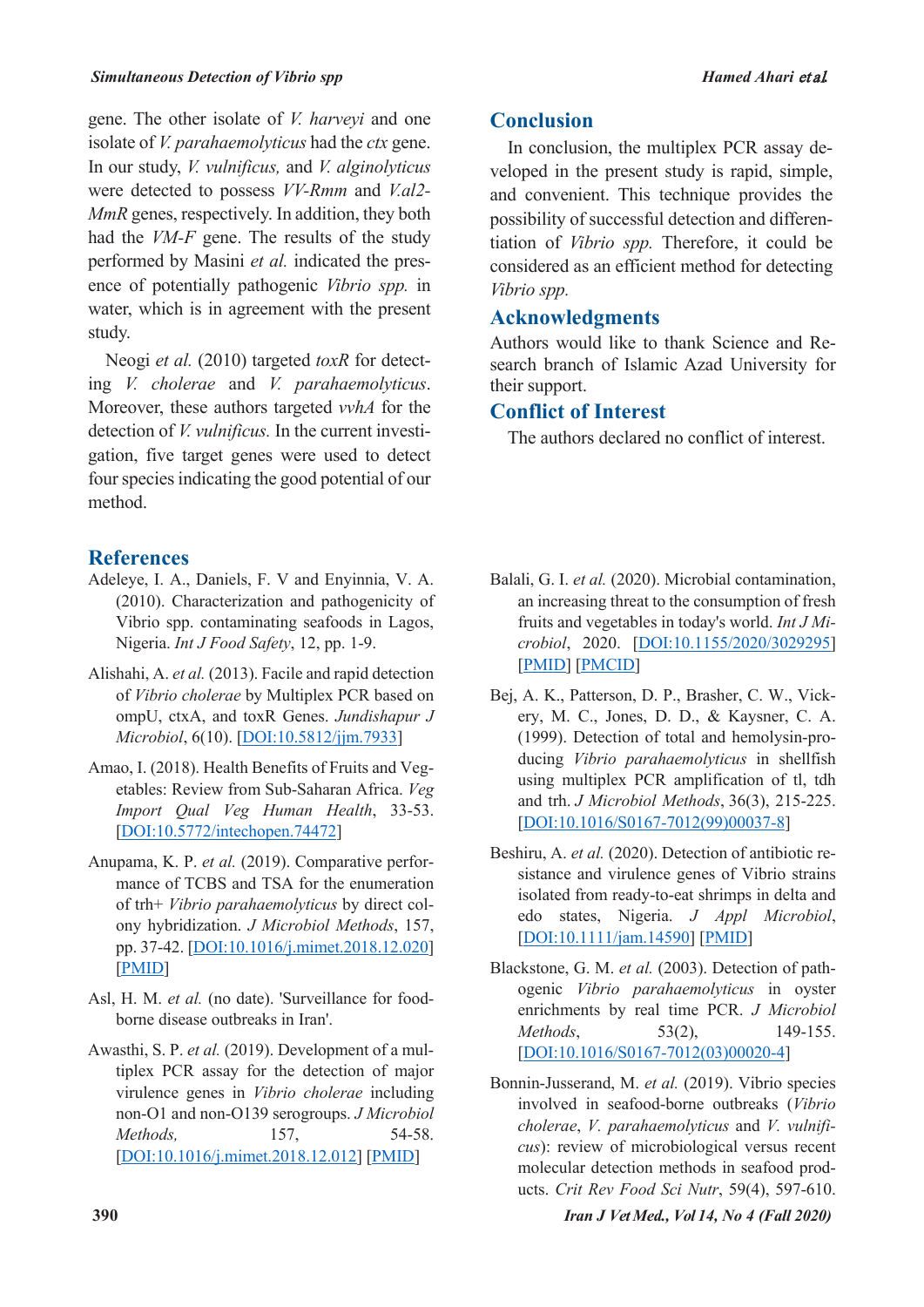#### *Hamed Ahari* et al*.* Iranian Journal of Veterinary Medicine

[DOI:10.1080/10408398.2017.1384715] [PMID]

- Chen, M. *et al.* (2019). 'Genetic characteristics and virulence of *Listeria monocytogenes* isolated from fresh vegetables in China. *BMC Microbiol*, 19(1), 119. [DOI:10.1186/s12866-019- 1488-5] [PMID] [PMCID]
- Daniels, N. A., & Shafaie, A. (2000). A review of pathogenic Vibrio infections for clinicians. *Infect Med*, *17*(10), 665-685.
- Elgueta, S. *et al.* (2019). Pesticide residues in readyto-eat leafy vegetables from markets of Santiago, Chile, and consumer's risk. *Food Addit Contam*, 12(4), 259-267. [DOI:10.1080/19393210.2019.1625975] [PMID]
- Farhadkhani, M. *et al.* (2020). 'Campylobacter risk for the consumers of wastewater-irrigated vegetables based on field experiments. *Chemosphere*, 126408. [DOI:10.1016/j.chemosphere.2020.126408] [PMID]
- Gudda, F. O. *et al.* (2020). Antibiotic-contaminated wastewater irrigated vegetables pose resistance selection risks to the gut microbiome. *Environ Pollut*, 114752. **[DOI:10.1016/j.en**vpol.2020.114752] [PMID]
- Han, Y.-J. *et al.* (2019). Multiplex PCR using YeaD and 16S rRNA gene to identify major pathogens in vibriosis of Litopenaeus vannamei, *J Genet Genomics*, 41(1), 35-42. [DOI:10.1007/s13258-018-0736-7] [PMID]
- Hossain, M. T. *et al.* (2013). Development of a groEL gene-based species‐specific multiplex polymerase chain reaction assay for simultaneous detection of *Vibrio cholerae*, *Vibrio parahaemolyticus* and *Vibrio vulnificus*. *J Appl Microbiol*, 114(2), 448-456. [DOI:10.1111/jam.12056] [PMID]
- Igbinosa, E. O. and Odjadjare, E. E. O. (2019). Characterization of antibiogram susceptibility profile of Vibrio species isolated from fresh vegetables. *Afr Scient*, 17(2), 147-152.
- Letchumanan, V., Chan, K.-G. and Lee, L.-H. (2014). 'Vibrio parahaemolyticus: a review on the pathogenesis, prevalence, and advance molecular identification techniques. *Front microbiol,* 5, 705.

[DOI:10.3389/fmicb.2014.00705] [PMID] [PMCID]

- Marashi, S. M. A. *et al.* (2012). Simultaneous detection of integrase and antibiotic resistance genes within SXT Constin in Vibrio cholerae O1 El Tor strains isolated from Iran using multiplex-PCR. *Iran J Basic Med Sci*, 15(3), 885.
- Mousavi, S. L. *et al.* (2008). Rapid screening of toxigenic vibrio cholerae O1 strains from south Iran by PCR-ELISA. *Iran Biomed J*, 12(1), 15- 21.
- Neogi, S. B. *et al.* (2010). A highly sensitive and specific multiplex PCR assay for simultaneous detection of Vibrio cholerae, Vibrio parahaemolyticus and Vibrio vulnificus. *Lett Appl Microbiol*, 51(3), pp. 293-300. [DOI:10.1111/j.1472-765X.2010.02895.x] [PMID]
- de Oliveira Elias, S., Tombini Decol, L. and Tondo, E. C. (2018). Foodborne outbreaks in Brazil associated with fruits and vegetables: 2008 through 2014. *Food Qual Safe*, 2(4), 173-181. [DOI:10.1093/fqsafe/fyy022]
- di Pinto, A. *et al.* (2005). A collagenase-targeted multiplex PCR assay for identification of Vibrio alginolyticus, Vibrio cholerae, and Vibrio parahaemolyticus. *J Food Prot*, 68(1), 150-153. [DOI:10.4315/0362-028X-68.1.150] [PMID]
- Singh, D. V, Isac, S. R. and Colwell, R. R. (2002). Development of a hexaplex PCR assay for rapid detection of virulence and regulatory genes in Vibrio cholerae and Vibrio mimicus. *J Clin Microbiol*, 40(11), 4321-4324. [DOI:10.1128/JCM.40.11.4321-4324.2002] [PMID] [PMCID]
- Steele, M. and Odumeru, J. (2004). 'Irrigation water as source of foodborne pathogens on fruit and vegetables. *J Food Prot*, 67(12), 2839-2849. [DOI:10.4315/0362-028X-67.12.2839] [PMID]
- Tao, J. *et al.* (2020). 'A multiplex PCR assay with a common primer for the detection of eleven foodborne pathogens. *J Food Sci*, 85(3), 744- 754. [DOI:10.1111/1750-3841.15033] [PMID]
- Tsai, Y.-H. *et al.* (2019). A multiplex PCR assay for detection of *Vibrio vulnificus*, *Aeromonas hydrophila*, methicillin-resistant *Staphylococcus*

#### *Iran J Vet Med., Vol 14, No 4 (Fall 2020)* **391**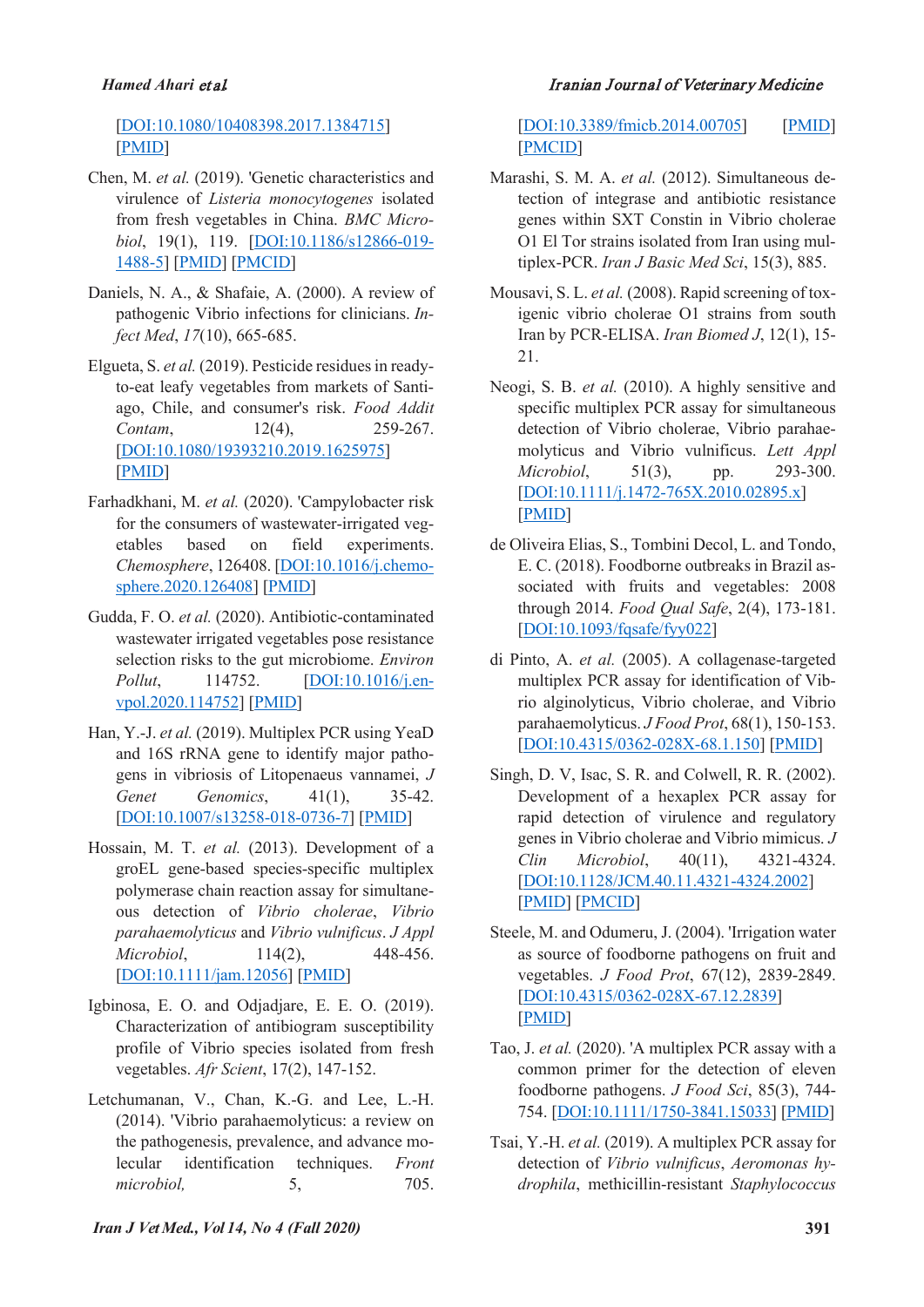*aureus*, *Streptococcus pyogenes*, and *Streptococcus agalactiae* from the isolates of patients with necrotizing fasciitis. *Int J Infect Dis*, 81, 73-80. [DOI:10.1016/j.ijid.2019.01.037] [PMID]

Tunung, R. *et al.* (2011). Rapid detection and enumeration of pathogenic Vibrio

parahaemolyticus in raw vegetables from retail outlets. *Int Food Res J*, 18(1).

Uyttendaele, M. *et al.* (2015). Microbial hazards in irrigation water: Standards, norms, and testing to manage use of water in fresh produce primary production. *Compr Rev Food Sci Food Safe,* 14(4), 336-356. [DOI:10.1111/1541- 4337.12133]